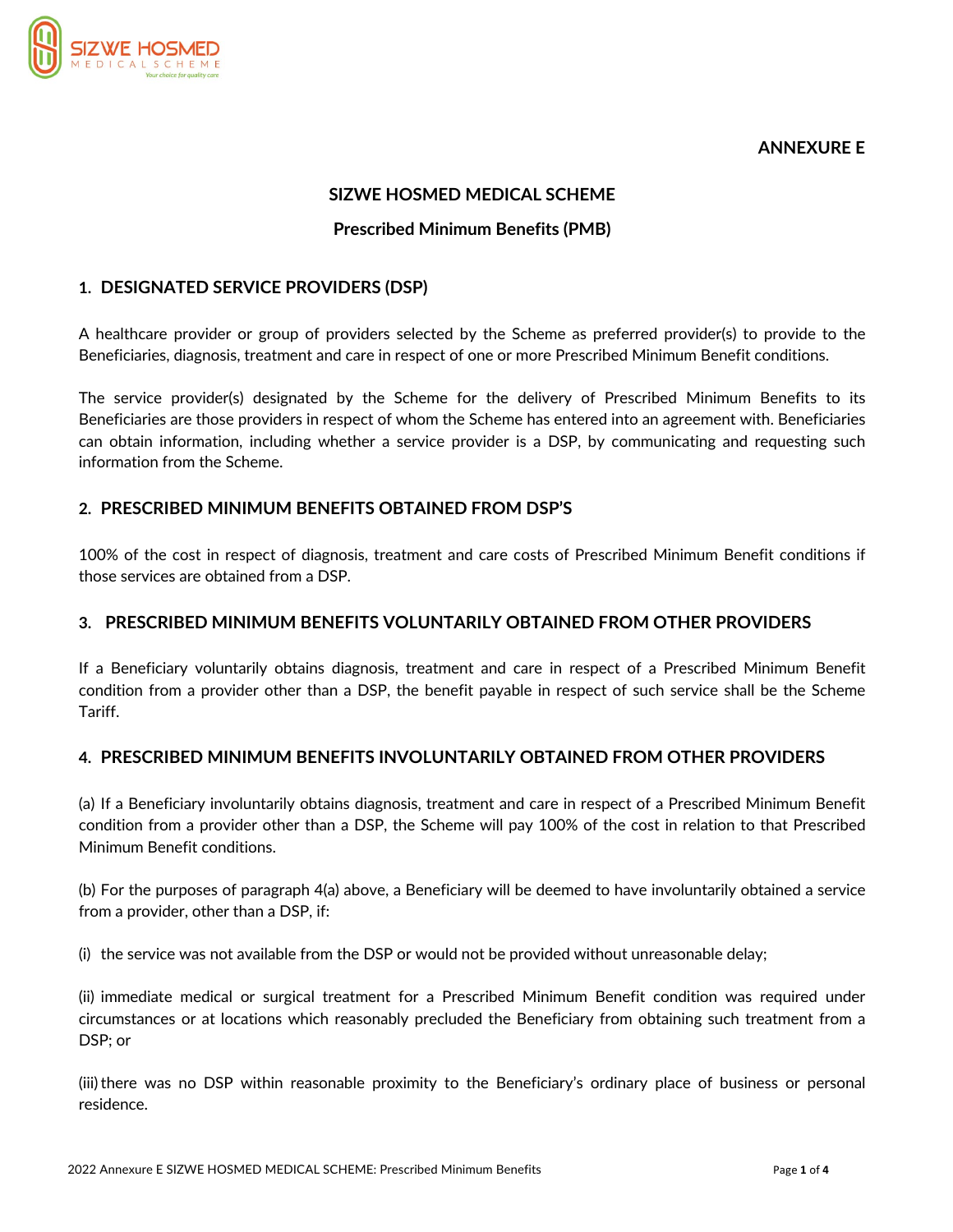

(c) Except in the case of an emergency medical condition, preauthorization shall be obtained by a Member prior to involuntarily obtaining a service from a provider other than a DSP in terms of this paragraph, to enable the Scheme to confirm that the circumstances contemplated in paragraph 4(b) above are applicable.

(d) Where pre-authorisation has not been obtained by the Member in accordance with paragraph 4(c) above, the benefit payable in respect of such service shall be the Scheme Tariff.

# **5. MEDICATION**

(a) Where a Prescribed Minimum Benefit includes medication, the Scheme will pay 100% of the cost of that medication if that medication is obtained from a DSP or is involuntarily obtained from a provider other than a DSP, and

(i) the medication is included on the applicable formulary in use by the Scheme; or

(ii) the formulary does not include a drug that is clinically appropriate and effective for the treatment of that Prescribed Minimum Benefit condition.

(b) Where a Prescribed Minimum Benefit includes medication, a co-payment of 30% of the cost of the medicine and its supply will apply if:

(i) that medication is voluntarily obtained from a provider other than a DSP; and/or

(ii) the formulary includes a drug that is clinically appropriate and effective for the treatment of a Prescribed Minimum Benefit condition suffered by a Beneficiary, and that Beneficiary knowingly declines the formulary drug and opts to use another drug instead, and in the event of 5(b) (i) and 5(b) (ii) being applicable, the cumulative copayment which becomes payable will be 30%.

# **6. PRESCRIBED MINIMUM BENEFITS OBTAINED FROM A PUBLIC HOSPITAL**

Notwithstanding anything to the contrary contained in these Rules, the Scheme shall pay 100% of the costs of Prescribed Minimum Benefits obtained in a public hospital, without limitation.

### **7. DIAGNOSIS TESTS FOR AN UNCONFIRMED PRESCRIBED MINIMUM BENEFIT DIAGNOSIS**

Where diagnostic tests and examinations are performed but do not result in confirmation of a Prescribed Minimum Benefit diagnosis, except for an emergency medical condition, such diagnostic tests or examinations are not considered to be a Prescribed Minimum Benefit.

### **8. PAYMENT OF PRESCRIBED MINIMUM BENEFIT CLAIMS**

In line with the Council's various circulars, and in particular Circular 13 of 2012 as well as the outcome of the court case between the Registrar and the Board of Healthcare Funders, the Scheme pays PMB's at cost and as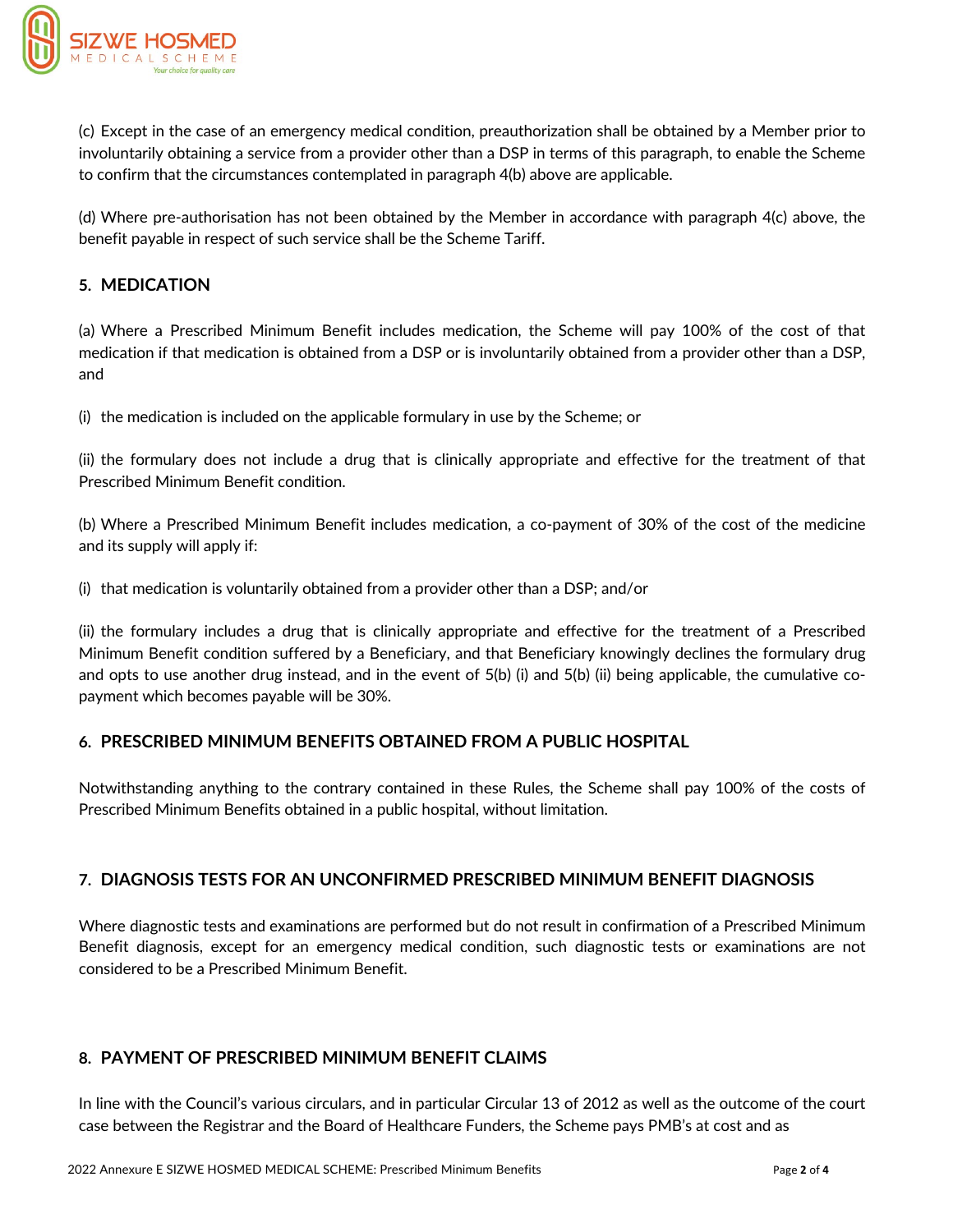

per the rates. On initial submission of the claim, the claim is paid up to 200% of the Scheme's tariff and then the balance is investigated, analysed, verified and adjudicated and where applicable paid following an enquiry by a member or service provider.

# **9. CO-PAYMENTS**

Co-payments in respect of the costs for Prescribed Minimum Benefit's may not be paid out of Medical Savings Accounts.

# **10.CHRONIC CONDITIONS**

Any Benefit Option covers the full cost for services rendered in respect of the Prescribed Minimum Benefits, which includes the diagnosis, medical management and medication to the extent that it is provided for in terms of a therapeutic algorithm as prescribed for the specified chronic conditions.

The list of chronic conditions which are Prescribed Minimum Benefits include:

- (1) Addison's disease
- (2) Asthma
- (3) Bi-polar mood disorder
- (4) Bronchiectasis
- (5) Cardiac failure
- (6) Cardiomyopathy disease
- (7) Chronic renal disease
- (8) Coronary artery disease
- (9) Covid-19
- (10) Chronic obstructive pulmonary disorder
- (11) Crohn's disease
- (12) Diabetes insipidus
- (13) Diabetes mellitus type 1
- (14) Diabetes mellitus type 2
- (15) Dysrhythmias
- (16) Epilepsy
- (17) Glaucoma
- (18) Haemophilia
- (19) HIV/AIDS
- (20) Hyperlipidaemia
- (21) Hypertension
- (22) Hypothyroidism
- (23) Multiple sclerosis
- (24) Parkinson's disease
- (25) Schizophrenia
- (26) Ulcerative colitis